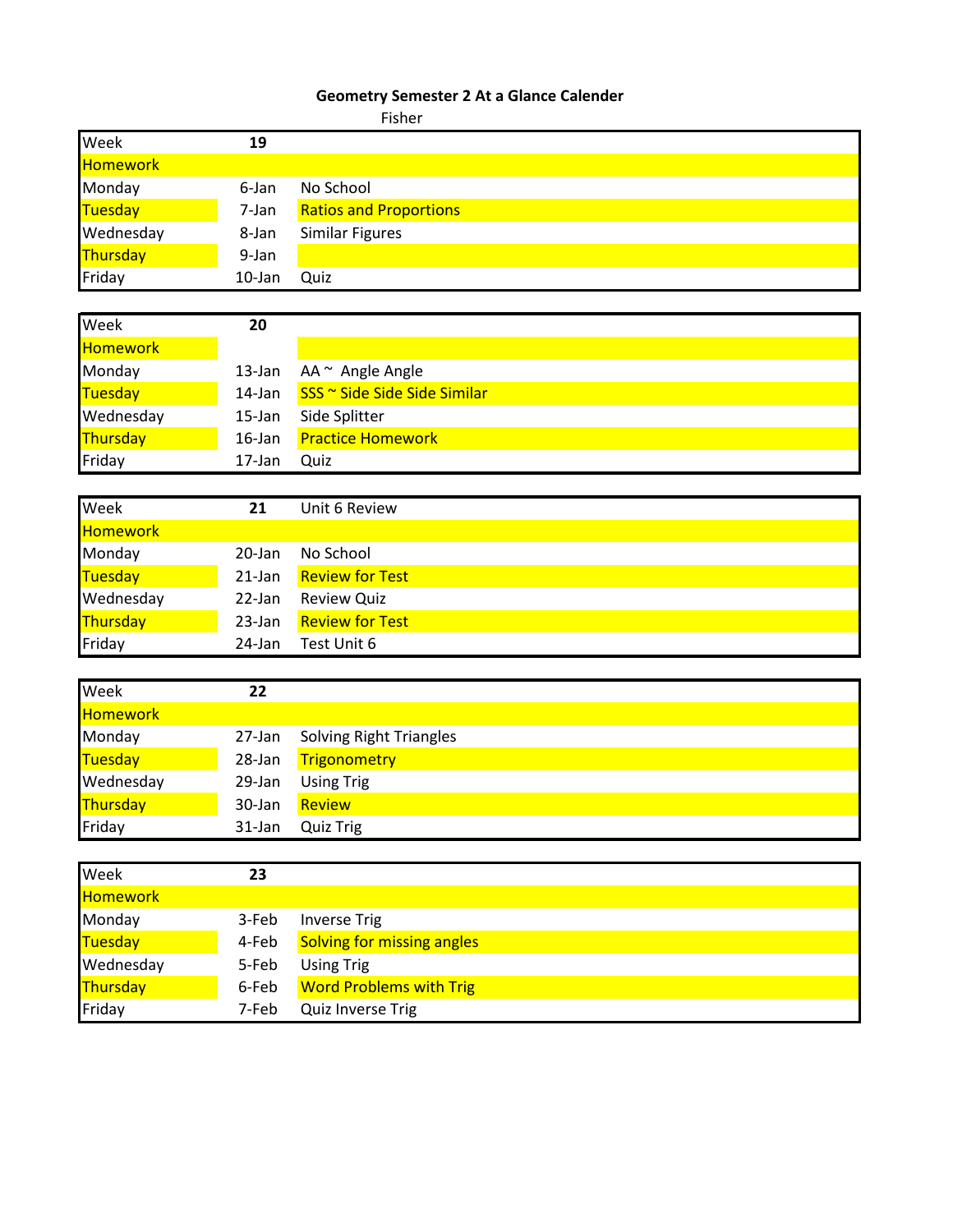| Week            | 24     | <b>Rational Numbers and Expnents</b> |
|-----------------|--------|--------------------------------------|
| <b>Homework</b> |        |                                      |
| Monday          | 10-Feb |                                      |
| <b>Tuesday</b>  | 11-Feb |                                      |
| Wednesday       | 12-Feb |                                      |
| Thursday        | 13-Feb |                                      |
| Friday          | 14-Feb | No School                            |
|                 |        |                                      |
| Week            | 25     |                                      |
| <b>Homework</b> |        |                                      |
| Monday          | 17-Feb | No School                            |
| <b>Tuesday</b>  | 18-Feb |                                      |
| Wednesday       | 19-Feb |                                      |
| Thursday        | 20-Feb |                                      |
| Friday          | 21-Feb |                                      |
|                 |        |                                      |
| Week            | 26     |                                      |
| <b>Homework</b> |        |                                      |
| Monday          | 24-Feb |                                      |
| <b>Tuesday</b>  | 25-Feb |                                      |
| Wednesday       | 26-Feb |                                      |
| Thursday        | 27-Feb |                                      |
| Friday          | 28-Feb |                                      |
|                 |        |                                      |
| Week            | 27     |                                      |

| <b>I</b> VACC <sub>N</sub> |       |
|----------------------------|-------|
| <b>Homework</b>            |       |
| Monday                     | 2-Mar |
| Tuesday                    | 3-Mar |
| Wednesday                  | 4-Mar |
| <mark>Thursday</mark>      | 5-Mar |
| Friday                     | 6-Mar |

| Week            | 28     |
|-----------------|--------|
| <b>Homework</b> |        |
| Monday          | 9-Mar  |
| Tuesday         | 10-Mar |
| Wednesday       | 11-Mar |
| Thursday        | 12-Mar |
| Friday          | 13-Mar |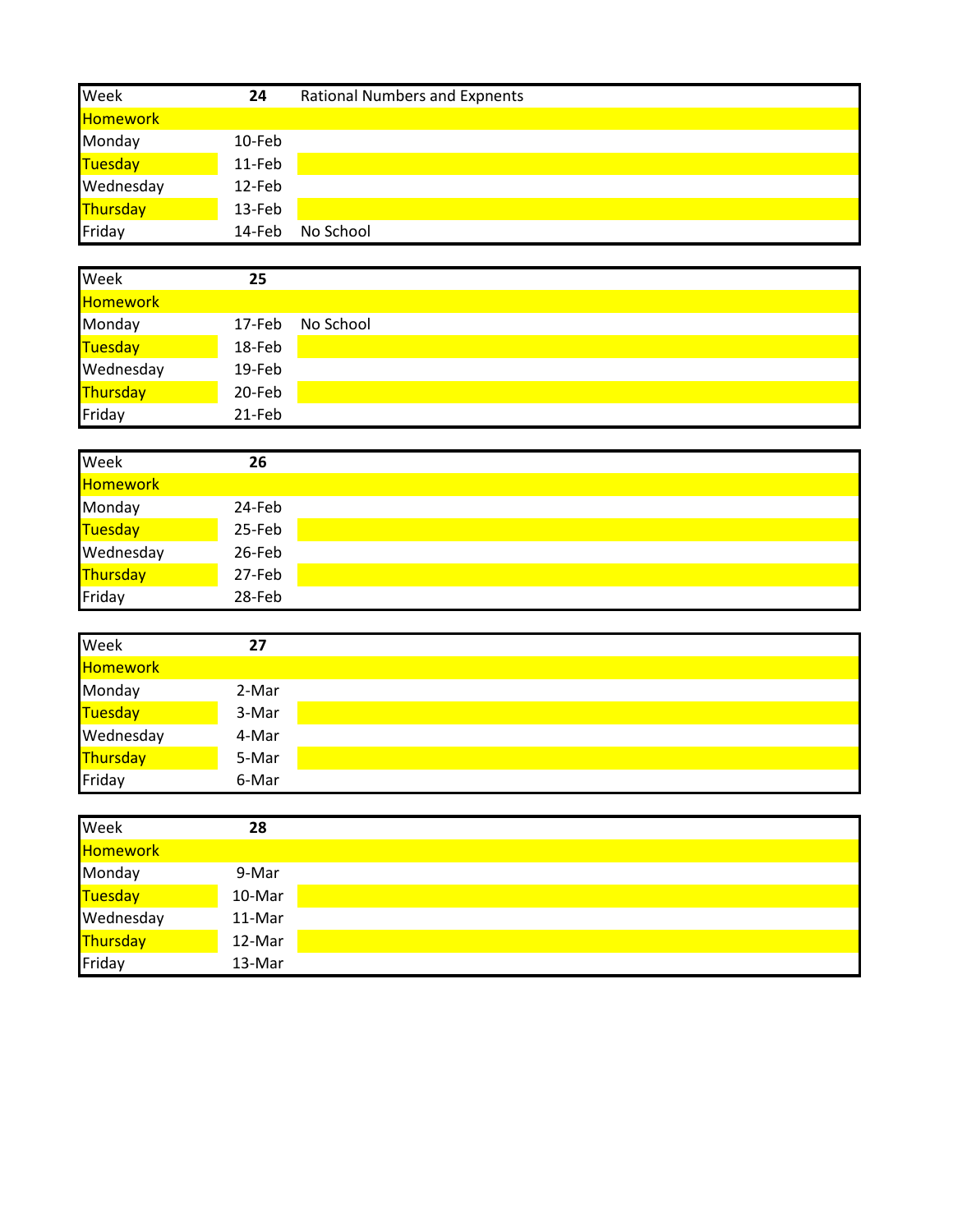| Week            | 29     |
|-----------------|--------|
| Homework        |        |
| Monday          | 16-Mar |
| Tuesday         | 17-Mar |
| Wednesday       | 18-Mar |
| <b>Thursday</b> | 19-Mar |
| Friday          | 20-Mar |
|                 |        |
| Week            | 30     |
| Homework        |        |
| Monday          | 6-Apr  |
| Tuesday         | 7-Apr  |
| Wednesday       | 8-Apr  |
| Thursday        | 9-Apr  |
| Friday          | 10-Apr |
|                 |        |
| Week            | 31     |
| <b>Homework</b> |        |
| Monday          | 13-Apr |
| Tuesday         | 14-Apr |
| Wednesday       | 15-Apr |
| Thursday        | 16-Apr |
| Friday          | 17-Apr |
|                 |        |
| Week            | 32     |
| Homework        |        |
| Monday          | 20-Apr |
| Tuesday         | 21-Apr |
| Wednesday       | 22-Apr |
| Thursday        | 23-Apr |
| Friday          | 24-Apr |
|                 |        |
| Week            | 33     |
| Homework        |        |
| Monday          | 27-Apr |
| Tuesday         | 28-Apr |
| Wednesday       | 29-Apr |
| <b>Thursday</b> | 30-Apr |
| Friday          | 1-May  |
|                 |        |